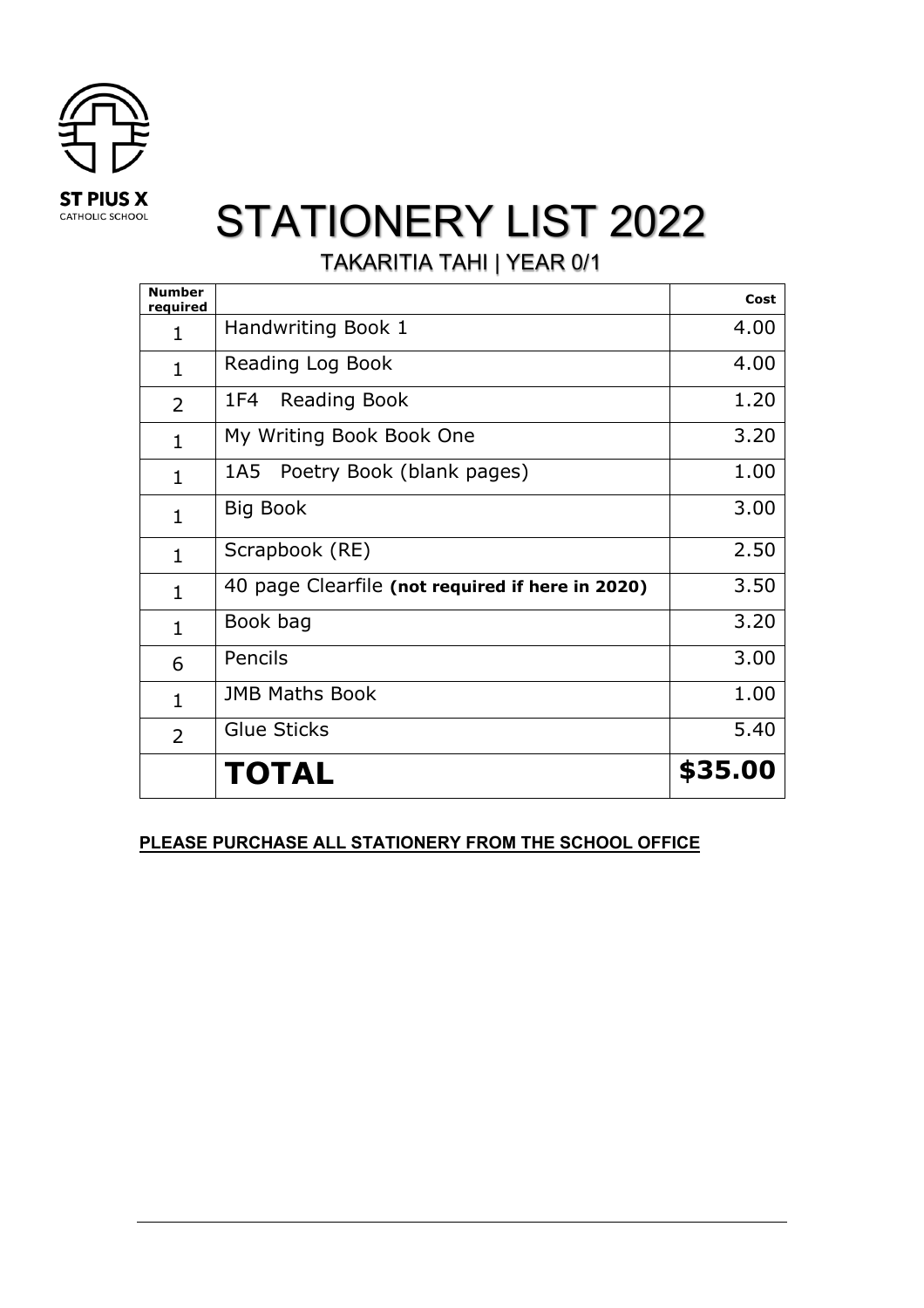

TAKARITIA RUA / TORU | YEAR 2/3

|                                   | Cost    |
|-----------------------------------|---------|
| Exercise Books<br>115             | 1.40    |
| Handwriting Book 2                | 4.00    |
| My Word Mate Book 1               | 4.00    |
| Scrapbooks                        | 5.00    |
| 1H5 Quad Books                    | .90     |
| Pencils - HB                      | 1.50    |
| My Writing Book 2                 | 3.20    |
| <b>Glue Stick</b>                 | 2.70    |
| Book bag (can use last years bag) | 3.20    |
| <b>TOTAL</b>                      | \$26.40 |
|                                   |         |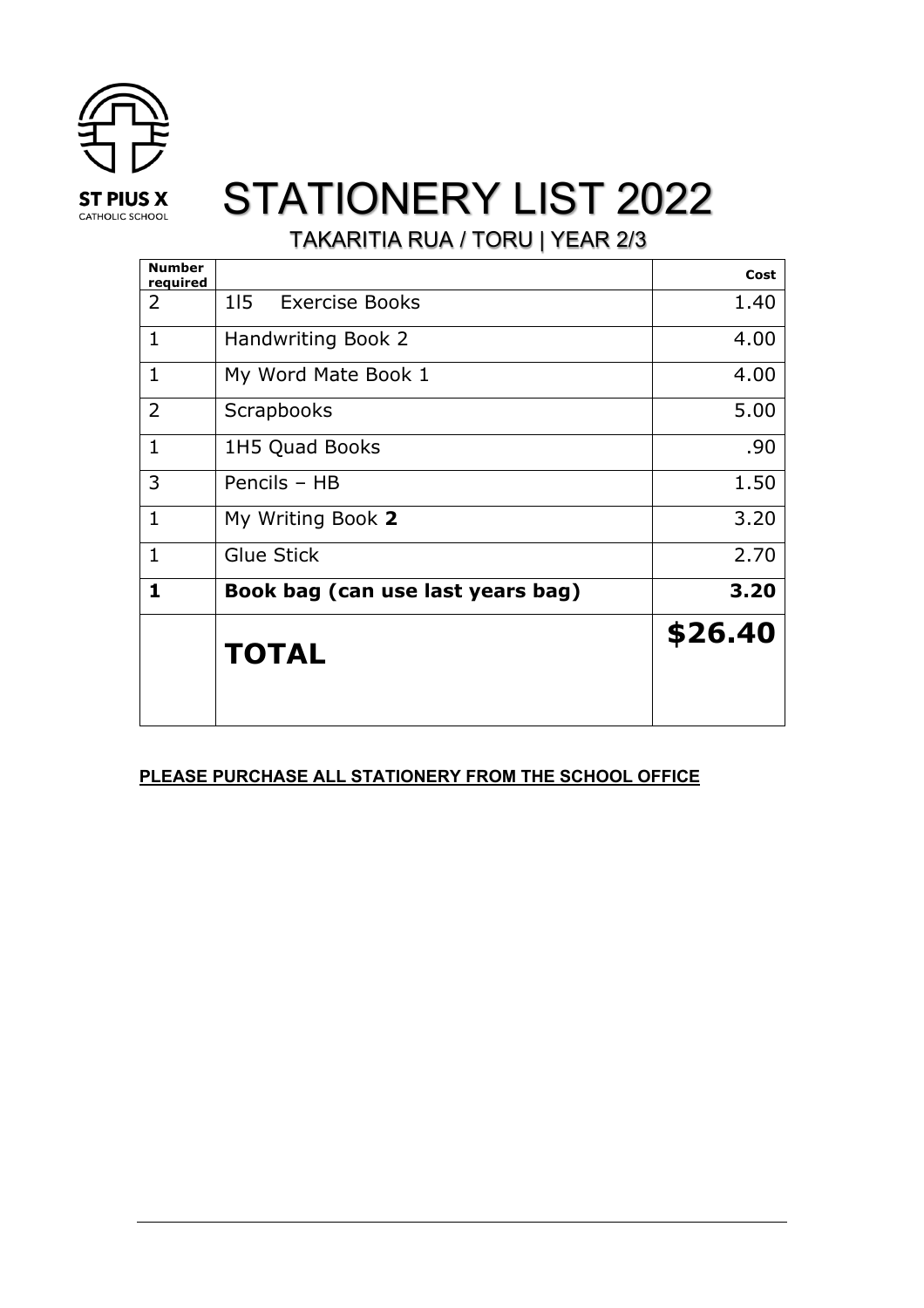

TE WAIRUA PAKIKI WHA / RIMA | YEAR 4/5

| <b>Number</b><br>required |                                   | Cost    |
|---------------------------|-----------------------------------|---------|
| $\overline{2}$            | QB Maths                          | 1.40    |
| $\overline{2}$            | 115 Book                          | 1.40    |
| $\overline{2}$            | WA4                               | 1.60    |
| $\mathbf{1}$              | My Writing Book 2                 | 3.20    |
| 6                         | Pencils                           | 3.00    |
| $\overline{2}$            | <b>Glue Sticks</b>                | 5.40    |
| $\mathbf{1}$              | Red Pen                           | .60     |
| 1                         | Book bag (Can use last years bag) | 3.20    |
| $\mathbf{1}$              | <b>Felt Pens</b>                  | 10.00   |
|                           | <b>SubTotal</b>                   | \$29.80 |
|                           | Netbook Deposit (Year 4 Students) | 40.00   |
|                           | <b>TOTAL</b>                      | \$69.80 |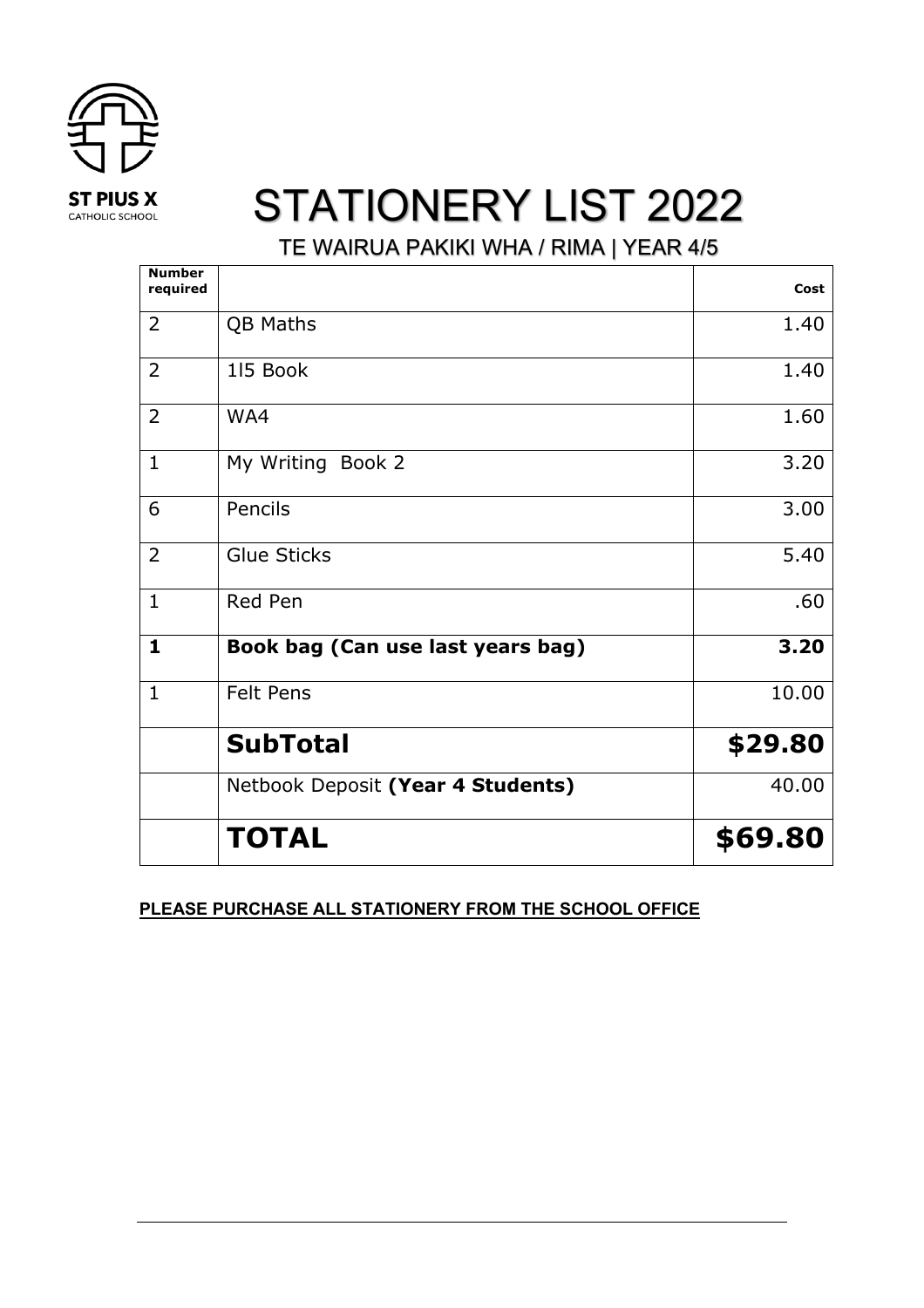

TE WAIRUA PAKIKI ONO | YEAR 6

| <b>Number</b><br>required |                                      | Cost    |
|---------------------------|--------------------------------------|---------|
| $\overline{2}$            | <b>QB Exercise Books</b>             | 1.40    |
| $\mathbf 1$               | <b>Big Book</b>                      | 3.00    |
| $\overline{2}$            | <b>Red Pens</b>                      | 1.20    |
| $\overline{2}$            | <b>Blue Pens</b>                     | 1.20    |
| $\overline{2}$            | <b>Glue Sticks</b>                   | 5.40    |
| 3                         | Pencils                              | 1.50    |
|                           | <b>Sub Total</b>                     | \$13.70 |
|                           |                                      |         |
|                           |                                      |         |
|                           | <b>Netbook Only for new Students</b> | 40.00   |
|                           |                                      |         |
|                           |                                      |         |
|                           |                                      |         |
|                           |                                      |         |
|                           | <b>TOTAL</b>                         | \$53.70 |

**\*Only for children coming from another school**